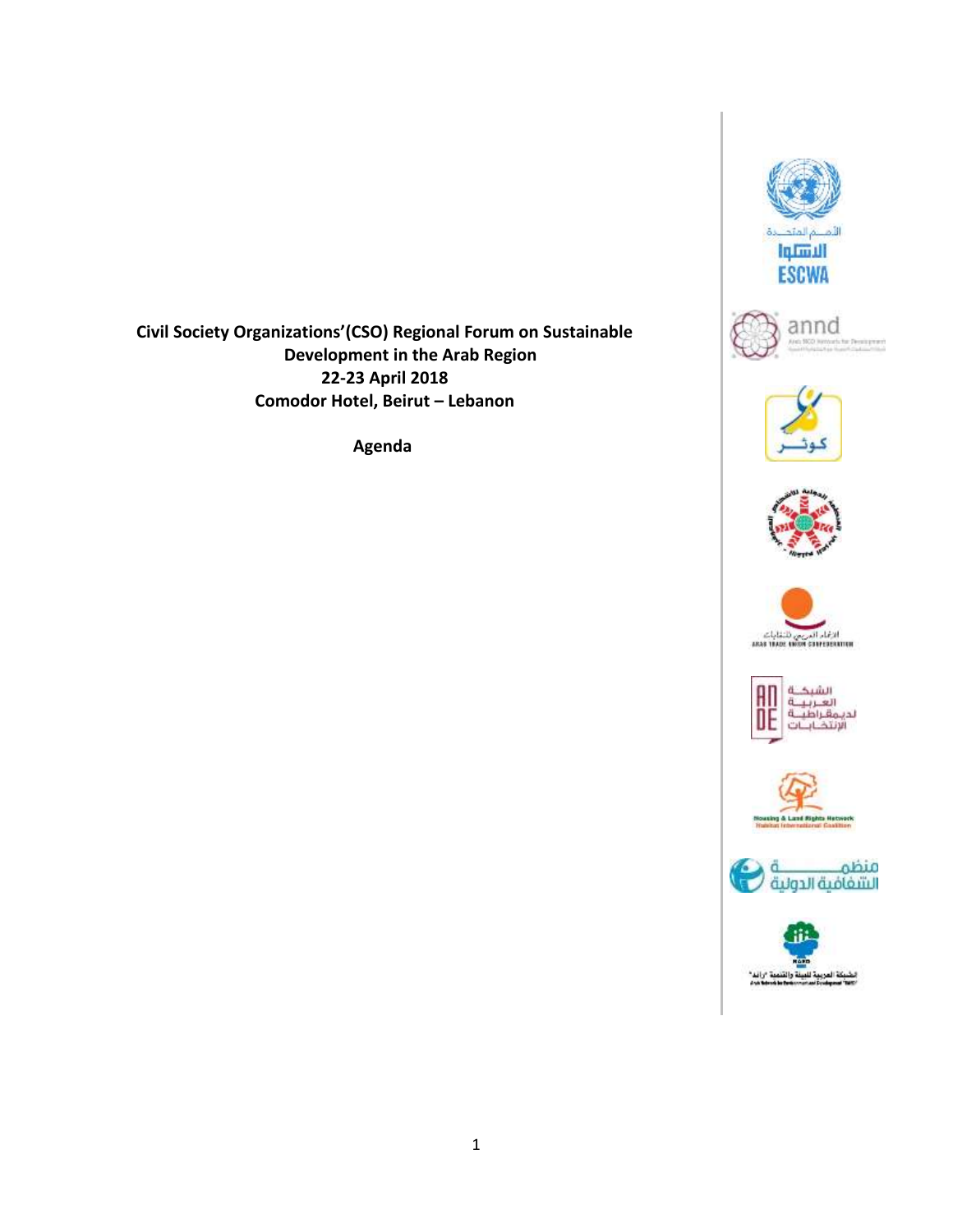| Day 1-22 April 2018                          |                                                                                                                                                                                                                                                                    |                                                                                                                                                                                                      |  |  |
|----------------------------------------------|--------------------------------------------------------------------------------------------------------------------------------------------------------------------------------------------------------------------------------------------------------------------|------------------------------------------------------------------------------------------------------------------------------------------------------------------------------------------------------|--|--|
| 9:00-10:00                                   | Opening Session: Welcome Note - Presentation of the Agenda                                                                                                                                                                                                         |                                                                                                                                                                                                      |  |  |
|                                              | $\bullet$<br>Development (ANND)<br>$\bullet$                                                                                                                                                                                                                       | Mr.Ziad Abdel Samad, Executive Director, Arab NGO Network for<br>Dr. Khawla Mattar, Deputy Executive Secretary for Program Support of<br>the Economic and Social Commission for Western Asia (ESCWA) |  |  |
| 10:00-11:00                                  | Session 1 : Setting the scene                                                                                                                                                                                                                                      |                                                                                                                                                                                                      |  |  |
|                                              | Objective of the session: Determining the structural challenges that hinder the<br>implementation of the Agenda2030 in the Arab Region based on past efforts,<br>and defining where we stand in the path of sustainable development.                               |                                                                                                                                                                                                      |  |  |
|                                              | Moderator: Ms. Amneh Al Zoubi, Jordanian Women's Union - Jordan                                                                                                                                                                                                    |                                                                                                                                                                                                      |  |  |
|                                              | Presentation of a report summarizing the outcome documents of<br>$\bullet$<br>previous workshops and the challenges and realities of the region (15<br>mins)                                                                                                       |                                                                                                                                                                                                      |  |  |
|                                              | Mr.Ziad Abdel Samad, Executive Director, Arab NGO Network for Development                                                                                                                                                                                          |                                                                                                                                                                                                      |  |  |
|                                              | Discussants:                                                                                                                                                                                                                                                       |                                                                                                                                                                                                      |  |  |
|                                              | Are there alternatives to austerity policies in the light of the regional<br>٠<br>context and the spread of crises? (7 mins)<br>Dr. Mohammad Al Saadi, Economic Expert and Professor, Morocco                                                                      |                                                                                                                                                                                                      |  |  |
|                                              | Is it possible to achieve development in light of the reality of<br>$\bullet$<br>governance in the region, and what are the most important changes<br>proposed at the policy level?(7 mins)<br>Ms. Kinda Hattar, MENA Regional Advisor, Transparency International |                                                                                                                                                                                                      |  |  |
|                                              | Is the proposed resilience approach in the Agenda 2030 considered a<br>regression from the comprehensive human rights approach? (7 mins)<br>Dr. Kanj Hamade, Researcher and Professor, Lebanon                                                                     |                                                                                                                                                                                                      |  |  |
|                                              | How can womens' rights be integrated in the structural revision of the<br>developmental model in the region? (7 mins)<br>Ms. Itidal Majbari, Association Al Kawtar, Tunisia                                                                                        |                                                                                                                                                                                                      |  |  |
| 11:00-11:30                                  | <b>Coffee Break</b>                                                                                                                                                                                                                                                |                                                                                                                                                                                                      |  |  |
| 11:30-12:30                                  | Two Working Groups to deepen the discussion and add to the main report                                                                                                                                                                                             |                                                                                                                                                                                                      |  |  |
| <b>Group1: Crises, Wars and Occupation</b>   |                                                                                                                                                                                                                                                                    | <b>Group 2: Good Governance</b>                                                                                                                                                                      |  |  |
| Moderator: Mr. Rabie Nasr, Syrian Center for |                                                                                                                                                                                                                                                                    | <b>Moderator: Ms.Kinda Hattar, Transparency</b>                                                                                                                                                      |  |  |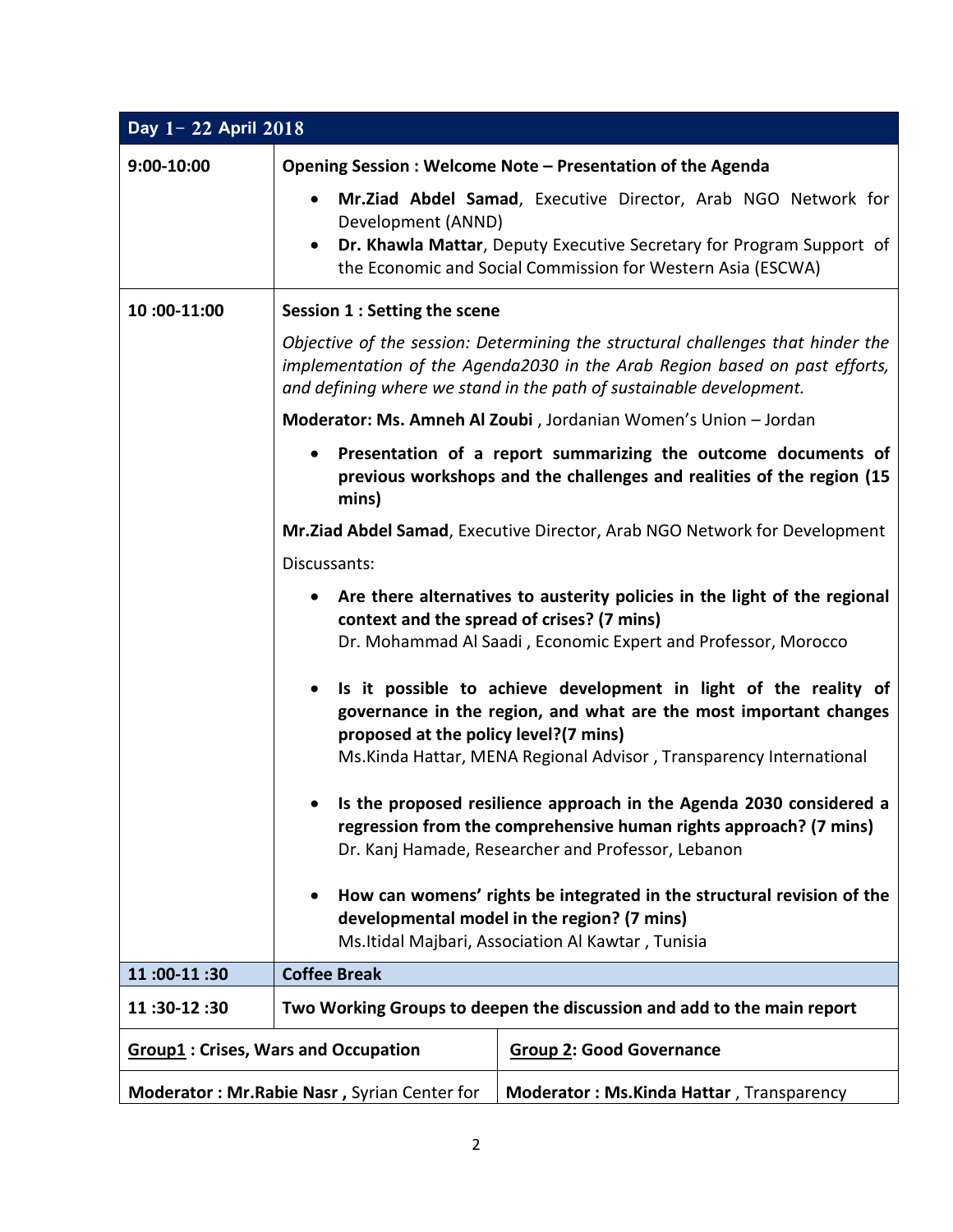| Policy Research                                                                                                                    |                                                                                                                                                                                                                                                                                                                                                                                                                                                                                                                                                                                                                                                                                                                                                                                                                                                                                                                            | International                                                                                        |  |
|------------------------------------------------------------------------------------------------------------------------------------|----------------------------------------------------------------------------------------------------------------------------------------------------------------------------------------------------------------------------------------------------------------------------------------------------------------------------------------------------------------------------------------------------------------------------------------------------------------------------------------------------------------------------------------------------------------------------------------------------------------------------------------------------------------------------------------------------------------------------------------------------------------------------------------------------------------------------------------------------------------------------------------------------------------------------|------------------------------------------------------------------------------------------------------|--|
| 12:30-13:30                                                                                                                        | Two Working Groups to deepen the discussion and add to the main report                                                                                                                                                                                                                                                                                                                                                                                                                                                                                                                                                                                                                                                                                                                                                                                                                                                     |                                                                                                      |  |
| <b>Group1: Natural Ressources and Future</b><br><b>Generations</b>                                                                 |                                                                                                                                                                                                                                                                                                                                                                                                                                                                                                                                                                                                                                                                                                                                                                                                                                                                                                                            | <b>Group 2: Inclusive Development</b>                                                                |  |
| Moderator : Mr. Ahmad Mansour, Habitat<br><b>International Alliance</b>                                                            |                                                                                                                                                                                                                                                                                                                                                                                                                                                                                                                                                                                                                                                                                                                                                                                                                                                                                                                            | Moderator: Ms. Sylvana Lakkis, Regional<br>Representative of Disabled Peoples International<br>(DPI) |  |
| 13:30-14:30                                                                                                                        | <b>Lunch Break</b>                                                                                                                                                                                                                                                                                                                                                                                                                                                                                                                                                                                                                                                                                                                                                                                                                                                                                                         |                                                                                                      |  |
| 14:30-16:00                                                                                                                        |                                                                                                                                                                                                                                                                                                                                                                                                                                                                                                                                                                                                                                                                                                                                                                                                                                                                                                                            | Two Working Groups to deepen the discussion and add to the main report                               |  |
| <b>Group1: Economic, Social and Cultural</b><br><b>Challenges</b><br>Moderator: Mr.Adib Nehme, Arab NGO<br>Network for Development |                                                                                                                                                                                                                                                                                                                                                                                                                                                                                                                                                                                                                                                                                                                                                                                                                                                                                                                            | <b>Group 2: Gender Justice-</b><br>Moderator : Itidal Majbari, Association Al Kawtar                 |  |
| Day 2: 23 April 2018                                                                                                               |                                                                                                                                                                                                                                                                                                                                                                                                                                                                                                                                                                                                                                                                                                                                                                                                                                                                                                                            |                                                                                                      |  |
| $9:00-10:30$                                                                                                                       | Session 1: Role of the Civil society in the monitoring of the Agenda 2030 for<br><b>Sustainable Development</b><br>Objective of the Session: Determining the efforts of the development partners, and<br>highlighting the challenges that hinder their work and abilities of influencing policy<br>making and tailoring specific policy recommendations.<br>Moderator: Ms.Nazha Hafzi, Espace Associatif, Morocco<br>Presentation of paper on the role of the civil society in the monitoring of<br>$\bullet$<br>the Agenda 2030 progress : efforts, challenges and opportunities of<br>influence and networking (15 mins)<br>Dr. Mohammed Said el Saadi, Economic Expert and Professor, Morocco<br><b>Main Discussants:</b><br>The status of Trade Unions(7 mins)<br>$\bullet$<br>Mr. Mustapha Tlili, Arab Trade Union Confederation<br>The status of Political Parties (7 mins)<br>$\bullet$<br>Ms. Sawsan Zakzak, Syria |                                                                                                      |  |